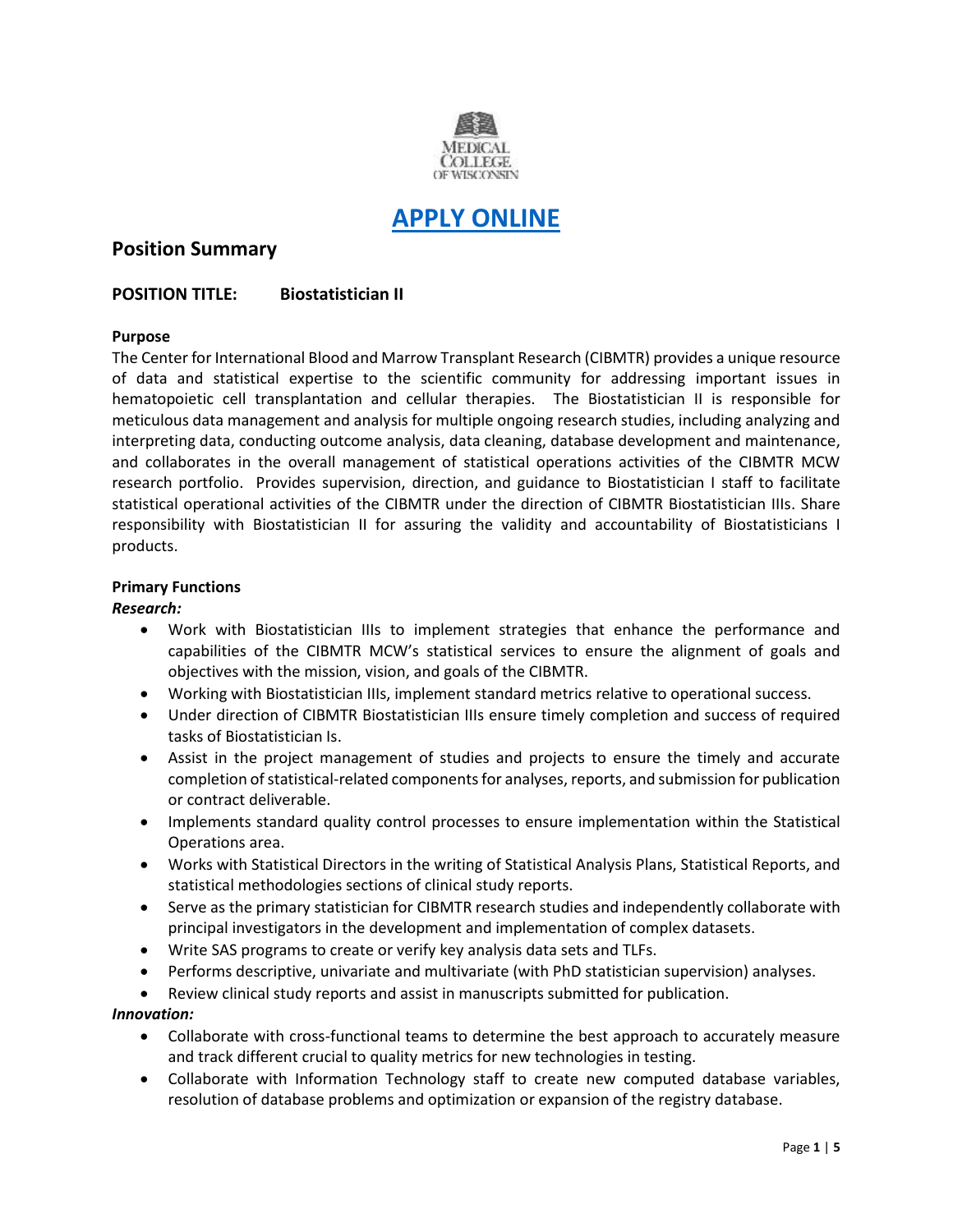- Collaborate with Data Operations staff to resolve data inconsistencies for research studies and projects. Maintain and collaborate in standard processes to resolve data inconsistencies.
- Collaborate in development of data collection forms.
- Develop and implement systems that optimize statistical efficiency and data quality.
- Identify problems and root causes that will aid in developing complete, validated solutions to customers.
- Collaborate on the creation and maintenance of statistical programming standards to ensure standards are up to date and in line with study and project requirements.

# *Registry Support:*

- Collaborate on the development of program materials including educational materials, training manuals, marketing materials, websites, and reports.
- Represent CIBMTR MCW statistical operations in collaboration with CIBMTR faculty in business development activities including at sponsor meetings, capability presentations, and meetings.
- Participate on appropriate committees relevant to the advancement of CIBMTR Statistical Operations activities.
- Assist in the writing of grants and peer-reviewed scientific publications, providing expertise and statistical content regarding the statistical analysis plan, study population, statistical methodology and description of results.
- Escalate key statistical operational issues to the Biostatistician II for review and solutions.
- Provide training, mentorship, and guidance to biostatisticians I.
- Collaborate with the Statistical Operations administrative staff to support the management of the CIBMTR Scientific Committees.

# *Staff responsibilities:*

- Directly supervise CIBMTR-MCW Biostatistician I. Responsible for administrative functions including hiring, training, ongoing evaluation of performance, mentoring and corrective action.
- Supervise Biostatistician I materials to address requests from physicians, patients, pharmaceutical and insurance companies, the media, state, and federal government agencies through the CIBMTR Information Request Process.
- Supervise Biostatistician I materials on the design, data tabulation and analysis data models for research studies and projects.
- Assist and maintain system to standardize/enhance training to increase productivity and performance.
- Assist in training of Biostatistician I staff, CIBMTR research fellows and students on statistical techniques and CIBMTR procedures.
- Participates in hiring new staff.
- Perform other duties as assigned.

# **Knowledge - Skills - Abilities**

- Knowledge: Research study design methods, independent problem solving, decision making, statistical analyses.
- Skills: Experience managing or coordinating the provision of statistical projects, programming experience with statistical analysis programs, logistic regression and survival analysis, research writing for publication, interpersonal communication and networking, teaching, mentoring and supervisory/management; independent research project management, written, oral and presentation skills required. Microsoft Office computer software and Internet skills.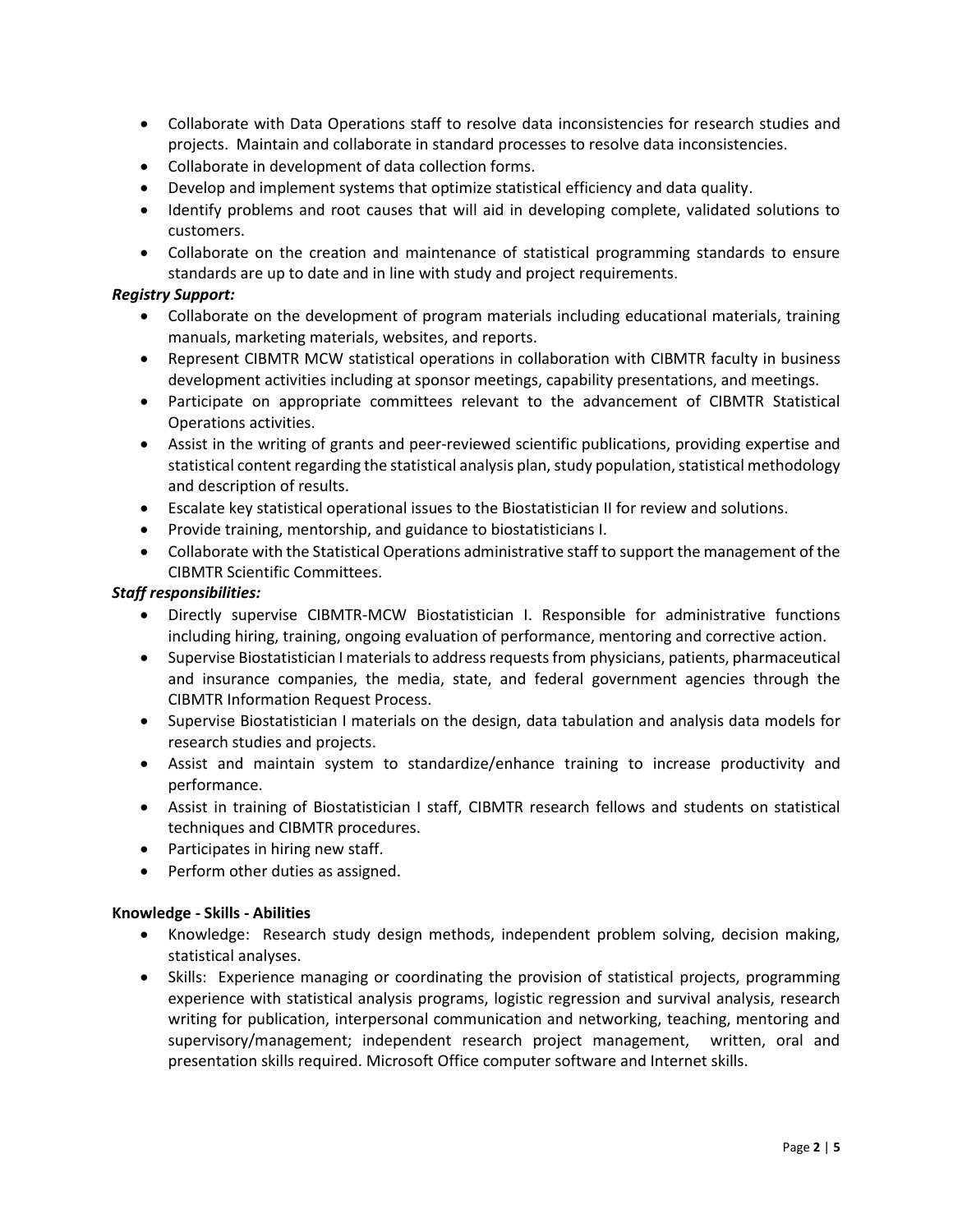| <b>Organizational Structure</b> |                                                                            |
|---------------------------------|----------------------------------------------------------------------------|
| Building:                       | <b>Froedtert Clinical Cancer Center</b>                                    |
| Department:                     | Medicine                                                                   |
| Division:                       | <b>CIBMTR</b>                                                              |
| Reports to (Title):             | Biostatistician III, Statistical Operations and Clinical Outcomes Research |
| Direct Reports (Titles):        | Biostatisticians I                                                         |
| Collaborates with (Titles):     | CIBMTR Scientific Directors, Statistical Directors, Program Directors,     |
|                                 | Programmer Analysts; Principal Investigators of Research Studies           |

# **Specifications**

*Appropriate education and/or experience may be substituted on equivalent basis*

Minimum Required Education: Master's degree

Minimum Required Experience: 3 years

Preferred Education: Master's degree in Biostatistics or closely related biomedical field where biostatistical design and analyses comprised the primary course of study and application in statistical analysis of data from large, long-term, observational epidemiological research studies.

Preferred Experience: Experience preferred in performing statistical design/analysis of data from large, long-term, observational epidemiological research studies, advanced knowledge of one or more programming languages. Knowledge of data structures and data science techniques. Ability to plan, create, program, and manage complex statistical computer databases. Ability to provide technical guidance and leadership to professional personnel in area of expertise. Strong analytical communication, critical thinking, and problem-solving skills. Excellent time management skills and ability to multi-task and prioritize projects.

Field: Statistics

Certification: NA

#### **Classification**

| Grade Name:                  | 716                                                                                                                                              |
|------------------------------|--------------------------------------------------------------------------------------------------------------------------------------------------|
| <b>Full-Time Equivalent:</b> | 1.0                                                                                                                                              |
| <b>FLSA Status:</b>          | Exempt                                                                                                                                           |
| <b>FLSA Test:</b>            | Learned Professional                                                                                                                             |
| Workweek:                    | Full-time role with expectations for coverage during core business hours<br>and flexibility required as necessary to accommodate business needs. |
| Job ID:                      | 274                                                                                                                                              |
| Job Name:                    | Biostatistician II                                                                                                                               |
| <b>Position Category:</b>    | Research Services (RS)                                                                                                                           |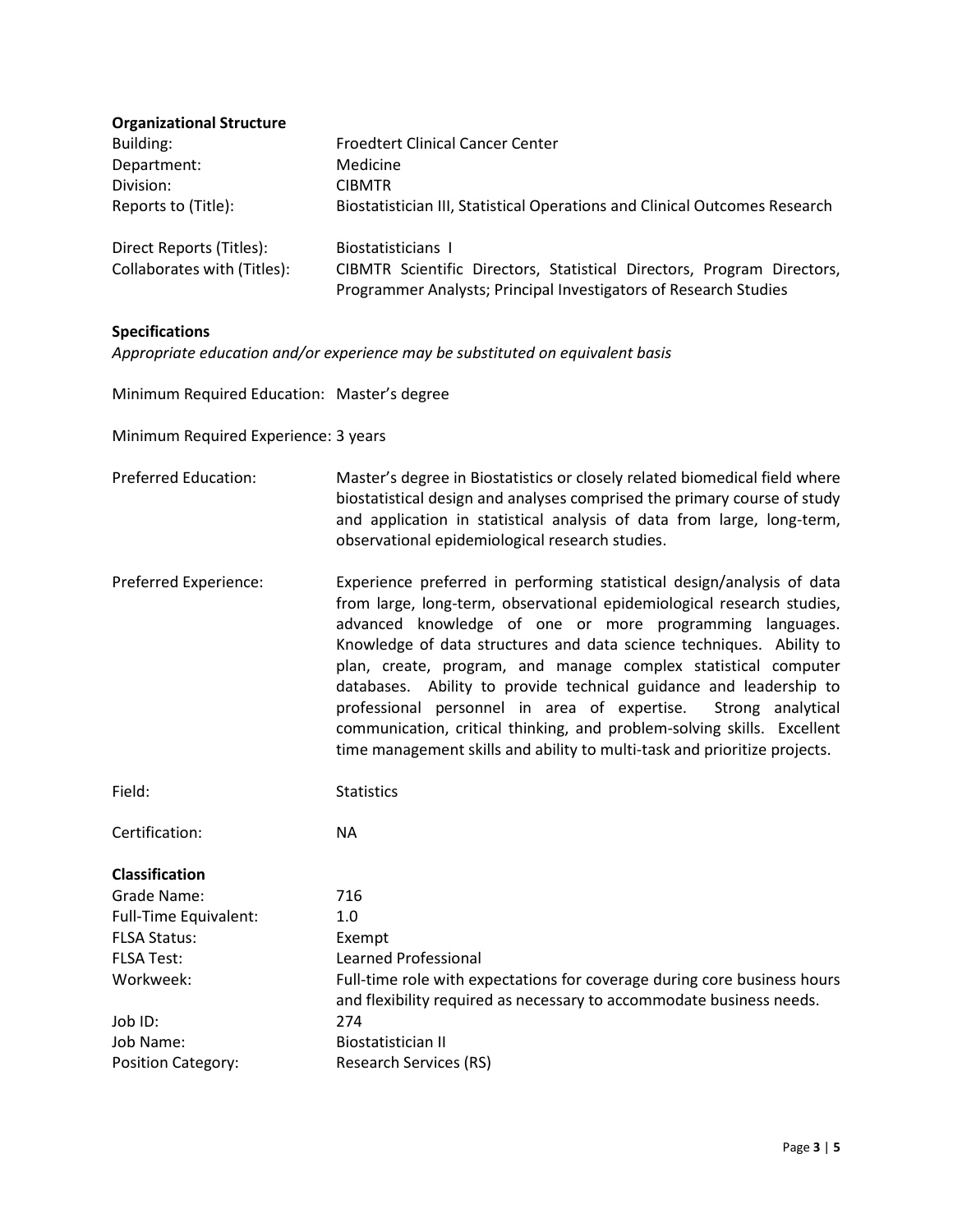# **Job Scope**

*Complexity –* regularly applied judgment to accomplish tasks; develops policies and procedures *Impact –* errors may cause moderate to serious damage, accuracy highly important *Autonomy –* performs work independently with regular check-ins; supervision available as needed *Communication –* occasionally resolves conflicts; adapts communication style to audiences *Responsibility –* advises others *Confidentiality –* regularly prepares and uses confidential information

*Leadership –* acts as a role model

#### **Physical Requirements**

Work requires occasionally lifting moderate weight materials, standing, or walking continuously.

#### **Risk Potential**

Little or no exposure to hazards such as dust, fumes, or extreme temperatures, airborne or blood borne pathogens, extreme temperatures, or allergens.

#### **Sensory Acuity**

Ability to detect and translate speech or other communication required. May occasionally require the ability to distinguish colors and perceive relative distances between objects.

#### **Work Environment**

Occasional exposure to dust, noise, temperature changes, or contact with water or other liquids. Work is performed in an environmentally controlled environment.

#### **Performance Dimensions**

Collegiality: Exhibit confidentiality, honesty, and actions that build trust and strengthen relationships. Listen to others and effectively communicate in a clear and concise manner through written and verbal communication. Demonstrate respect and commitment to the values of diversity and equity; seek out and incorporate diverse perspectives into decision making.

Excellence and Creativity: Exhibit initiative and ingenuity by taking ownership of tasks to proactively improve services, avoid problems, or develop opportunities. Generate novel and valuable ideas to impact institutional missions. Identify and implement new methods to increase efficiency and quality.

Education and Development: Displays an ongoing commitment to continuous learning and selfimprovement in one's area of responsibility. Actively seek out mentorship and learning opportunities that can be applied to current and future work activities. Develop and maintain professional affiliations. Participate in design, development, and/or evaluation of instructional materials, methods, courses, or programs.

Agility and Judgment: Remain flexible and versatile in rapidly changing environment and adapt quickly to changing circumstances. Change behavioral style or method of approach when necessary to achieve a goal. Make timely and sound decisions based on analysis of information, experience, and logic. Show reliability and accountability in the successful completion of all work.

Stewardship and Institutional Citizenship: Support transformational change to achieve institutional vision and strategies. Be an active and thoughtful participant in institutional initiatives, meetings, and committee